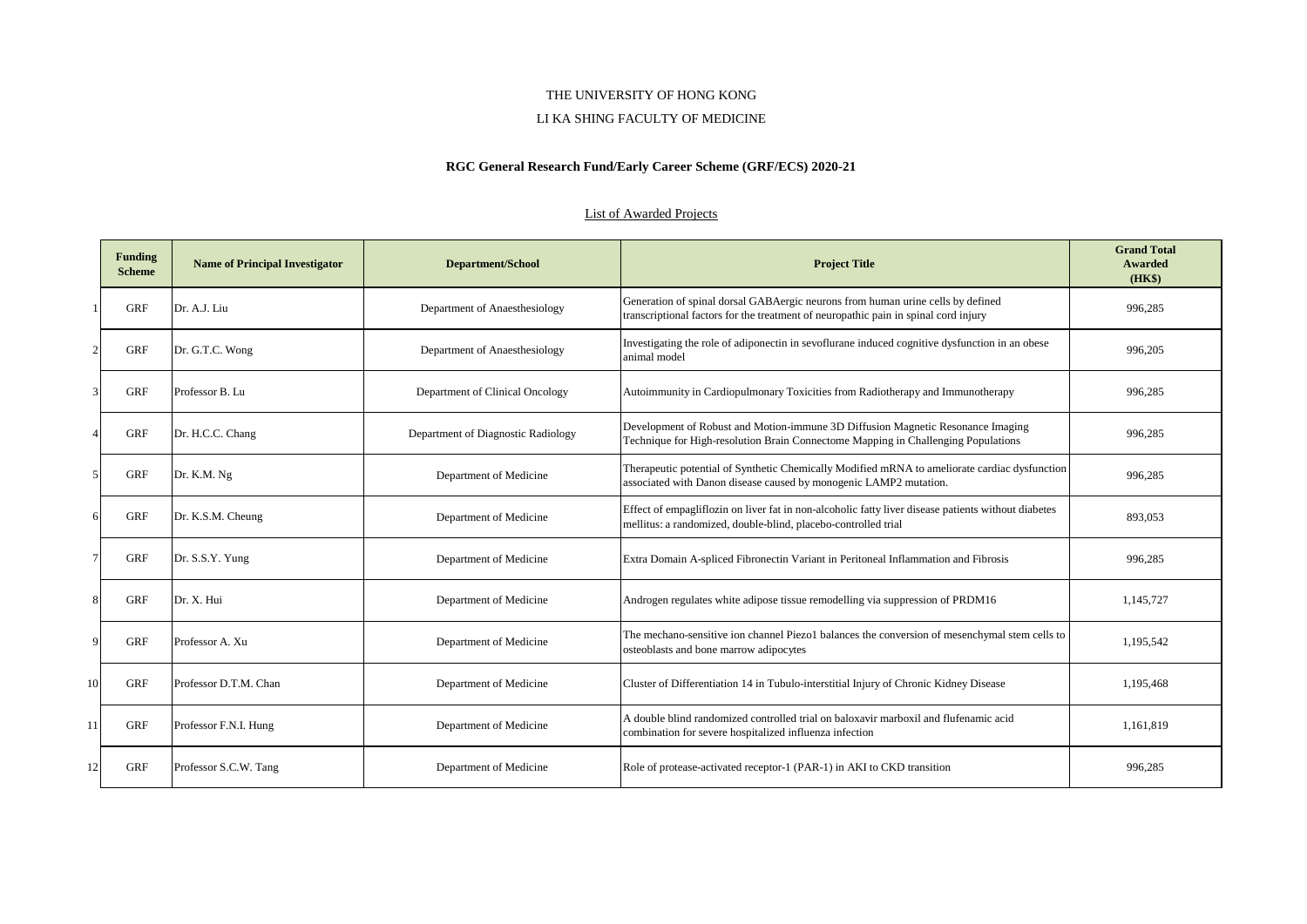#### LI KA SHING FACULTY OF MEDICINE

# **RGC General Research Fund/Early Career Scheme (GRF/ECS) 2020-21**

|    | <b>Funding</b><br><b>Scheme</b> | <b>Name of Principal Investigator</b> | <b>Department/School</b>                 | <b>Project Title</b>                                                                                                                                                                                                  | <b>Grand Total</b><br>Awarded<br>(HK\$) |
|----|---------------------------------|---------------------------------------|------------------------------------------|-----------------------------------------------------------------------------------------------------------------------------------------------------------------------------------------------------------------------|-----------------------------------------|
| 13 | <b>ECS</b>                      | Dr. D. Sridhar                        | Department of Microbiology               | Evaluation of vaccines against Rat Hepatitis E Virus infection, an emerging threat to human<br>health, in rat models.                                                                                                 | 986.520                                 |
| 14 | <b>GRF</b>                      | Dr. J. Chu                            | Department of Microbiology               | Differential transcriptional responses between human primary macrophages and dendritic cells<br>identified transmembrane serine protease 13 (TMPRSS13) as a novel host dependency factor for<br>Zika virus infection. | 996,285                                 |
| 15 | <b>GRF</b>                      | Dr. J. Zhou                           | Department of Microbiology               | Establishing Human Alveolar Organoids for Evaluating Infectivity and Pathogenicity of<br><b>Influenza Virus</b>                                                                                                       | 1,195,542                               |
| 16 | <b>GRF</b>                      | Dr. J.F.W. Chan                       | Department of Microbiology               | Deciphering the novel role of casein kinase 1 alpha as a key regulator of Middle East respiratory<br>syndrome coronavirus infection with quantitative phosphoproteomics                                               | 1,076,894                               |
| 17 | <b>GRF</b>                      | Dr. K.H. Kok                          | Department of Microbiology               | Functional role of PTBP1 in Middle East respiratory syndrome-coronavirus infection                                                                                                                                    | 1,147,218                               |
| 18 | <b>GRF</b>                      | Dr. M.L. Yeung                        | Department of Microbiology               | Investigation of BBSome-mediated ciliogenesis during enterovirus infection                                                                                                                                            | 1,080,769                               |
| 19 | <b>GRF</b>                      | Dr. R.Y.T. Kao                        | Department of Microbiology               | Unraveling the role of staphyloxanthin in Staphylococcus aureus chronic infections                                                                                                                                    | 1.187.133                               |
| 20 | <b>GRF</b>                      | Professor S.K.P. Lau                  | Department of Microbiology               | Elucidating the molecular pathogenesis and mechanisms of hypervirulence in virus-infected<br>Talaromyces marneffei                                                                                                    | 1,195,482                               |
| 21 | <b>GRF</b>                      | Professor Z. Chen                     | Department of Microbiology               | Combined BiIA-SG and anti-TRABD2A antibody for HIV-1 Functional Cure                                                                                                                                                  | 1,195,502                               |
| 22 | GRF                             | Dr. C.K.F. Lee                        | Department of Obstetrics and Gynaecology | The use of small molecules in modulating human endometrial receptivity and embryo<br>implantation                                                                                                                     | 1,194,625                               |
| 23 | <b>GRF</b>                      | Dr. C.L. Lee                          | Department of Obstetrics and Gynaecology | The role of endoglandular trophoblast in placenta development and its association with<br>preeclampsia                                                                                                                | 1,182,701                               |
| 24 | GRF                             | Professor H.Y.S. Ngan                 | Department of Obstetrics and Gynaecology | Deciphering the Dichotomous Effects and Molecular Mechanisms of BCL2A1 in Regulating<br><b>Ovarian Cancer Dissemination</b>                                                                                           | 996.285                                 |
| 25 | <b>GRF</b>                      | Professor K. Liu                      | Department of Obstetrics and Gynaecology | Studies of a novel meiosis-specific protein 432K in meiosis cell cycle and germ cell development<br>in mice                                                                                                           | 996,285                                 |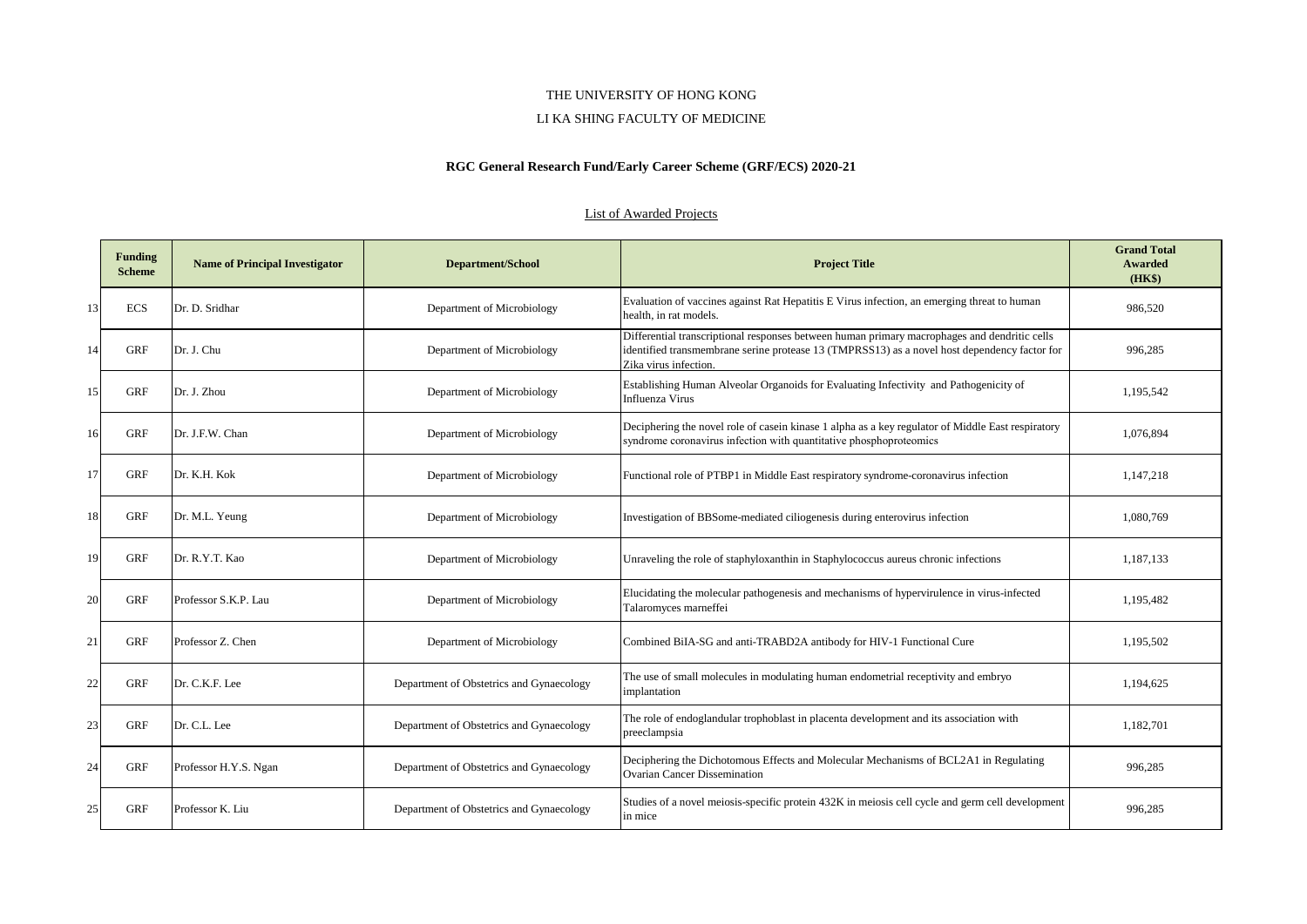#### LI KA SHING FACULTY OF MEDICINE

# **RGC General Research Fund/Early Career Scheme (GRF/ECS) 2020-21**

|    | <b>Funding</b><br><b>Scheme</b> | <b>Name of Principal Investigator</b> | <b>Department/School</b>                          | <b>Project Title</b>                                                                                                                                 | <b>Grand Total</b><br>Awarded<br>(HK\$) |
|----|---------------------------------|---------------------------------------|---------------------------------------------------|------------------------------------------------------------------------------------------------------------------------------------------------------|-----------------------------------------|
| 26 | GRF                             | Dr. K.Y.H. Kwan                       | Department of Orthopaedics and Traumatology       | Psychological impact of adolescent idiopathic scoliosis patients and their caregivers-a<br>longitudinal study using dyadic data analysis             | 732,850                                 |
| 27 | GRF                             | Dr. V.Y.L. Leung                      | Department of Orthopaedics and Traumatology       | Establishing a genetically inducible human-like lumbar disc degeneration model in mice                                                               | 901.837                                 |
| 28 | GRF                             | Dr. W. Yang                           | Department of Paediatrics and Adolescent Medicine | Impact of Genetic Factors on the Subphenotypes of Systemic Lupus Erythematosus and B cell-<br>related Endophenotypes                                 | 996,285                                 |
| 29 | <b>GRF</b>                      | Professor Y.F. Cheung                 | Department of Paediatrics and Adolescent Medicine | Human Induced Pluripotent Stem Cell Modeling of the Hypoplastic Right Heart Syndrome of<br><b>Tricuspid Atresia</b>                                  | 1,184,831                               |
| 30 | <b>GRF</b>                      | Dr. C.C.L. Wong                       | Department of Pathology                           | Hypoxia-inducible factor (HIF) orchestrates adenosine metabolism to promote liver cancer<br>development                                              | 1,195,542                               |
| 31 | GRF                             | Dr. C.M. Wong                         | Department of Pathology                           | The role of FACT complex in the hypoxia adaptation in liver cancer                                                                                   | 1,195,422                               |
| 32 | GRF                             | Dr. J.W.P. Yam                        | Department of Pathology                           | Tumor extracellular vesicle-mediated signaling activates ketolysis to fuel cancer cell growth and<br>metastasis in liver cancer                      | 1,195,024                               |
| 33 | <b>GRF</b>                      | Professor U.S. Khoo                   | Department of Pathology                           | Molecular mechanism of BQ323636.1, a novel splice variant of NCOR2 and its significance on<br>treatment of estrogen receptor positive breast cancer. | 996,285                                 |
| 34 | <b>GRF</b>                      | Dr. S.L.C. Chui                       | Department of Pharmacology and Pharmacy           | Association between the use of different classes of blood pressure-lowering drugs and risk of<br>incident dementia: a multi-database study           | 694,305                                 |
| 35 | <b>ECS</b>                      | Dr. W. Wang                           | Department of Pharmacology and Pharmacy           | Low-irradiance red light-triggered drug release for the treatment of retinoblastoma                                                                  | 986,520                                 |
| 36 | GRF                             | Dr. W.H.C. Woo                        | Department of Pharmacology and Pharmacy           | TRIF as a novel mediator of estrogen-regulated hepatic PCSK9 secretion                                                                               | 996,285                                 |
| 37 | GRF                             | Professor I.C.K. Wong                 | Department of Pharmacology and Pharmacy           | Diamond-A: DIAbetes in Mother and Off-spring with Neurodevelopmental Disorder – ADHD                                                                 | 837,006                                 |
| 38 | GRF                             | Professor Y. Wang                     | Department of Pharmacology and Pharmacy           | Adiponectin-expressing thymic Treg for adoptive immunotherapy in obesity and metabolic<br>diseases                                                   | 996,285                                 |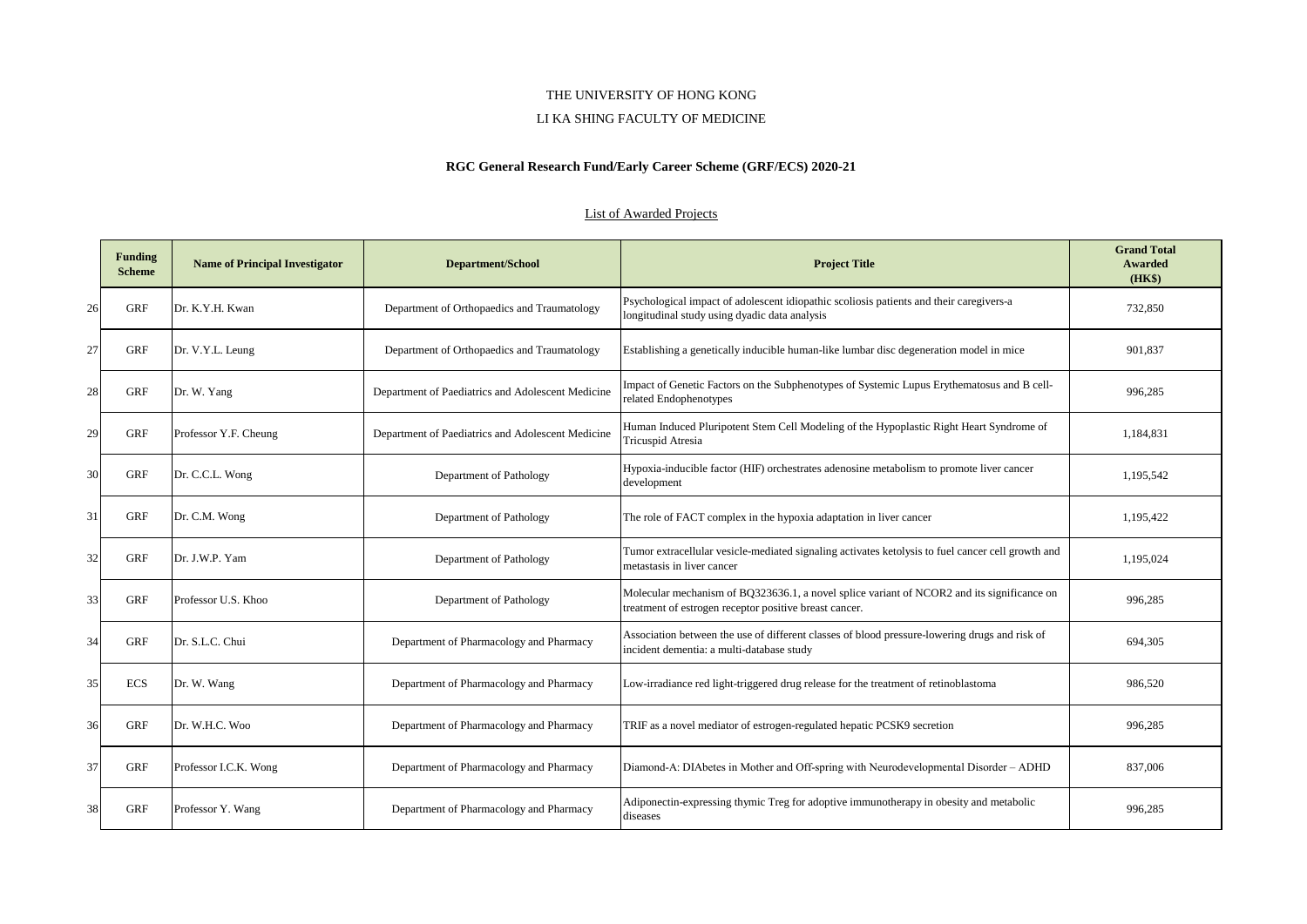#### LI KA SHING FACULTY OF MEDICINE

# **RGC General Research Fund/Early Career Scheme (GRF/ECS) 2020-21**

|    | <b>Funding</b><br><b>Scheme</b> | <b>Name of Principal Investigator</b> | <b>Department/School</b>      | <b>Project Title</b>                                                                                                                                                                                                                               | <b>Grand Total</b><br>Awarded<br>(HK\$) |
|----|---------------------------------|---------------------------------------|-------------------------------|----------------------------------------------------------------------------------------------------------------------------------------------------------------------------------------------------------------------------------------------------|-----------------------------------------|
| 39 | GRF                             | Dr. K.F. Chung                        | Department of Psychiatry      | Adjunctive triple chronotherapy (combined total sleep deprivation, sleep phase advance, and<br>bright light therapy) for non-seasonal depression: a randomized-controlled trial to examine<br>efficacy and clinical, circadian and genetic markers | 1,092,195                               |
| 40 | <b>GRF</b>                      | Dr. W.C. Chang                        | Department of Psychiatry      | A longitudinal multimodal neuroimaging and cognitive investigations in first-episode<br>schizophrenia and first-episode bipolar disorder: a prospective 1-year follow-up study                                                                     | 996,285                                 |
| 41 | <b>GRF</b>                      | Dr. A.C.Y. Chan                       | Department of Surgery         | Clinical outcome and future liver remnant regenerative response in laparoscopic versus open<br>ALPPS: a randomized clinical trial.                                                                                                                 | 829,401                                 |
| 42 | <b>GRF</b>                      | Dr. C.L.T. Wong                       | Department of Surgery         | A pilot study of auxiliary living donor liver transplant with portal vein ligation and staged<br>hepatectomy: a porcine model                                                                                                                      | 996,285                                 |
| 43 | GRF                             | Dr. E.S.W. Ngan                       | Department of Surgery         | Define the core regulomes underlying Hirschsprung pathogenesis using single-cell transcriptomic<br>analysis of human iPSC-derived enteric neural crest                                                                                             | 996,285                                 |
| 44 | <b>GRF</b>                      | Dr. S.M. Tang                         | Department of Surgery         | A novel bioinformatics framework for curating and analyzing structural variations from whole<br>genome sequencing data                                                                                                                             | 906.515                                 |
| 45 | <b>GRF</b>                      | Dr. V.C.H. Lui                        | Department of Surgery         | Therapy development in Biliary Atresia based on tackling beta-amyloid accumulation                                                                                                                                                                 | 1.189.388                               |
| 46 | <b>GRF</b>                      | Professor P.K.H. Tam                  | Department of Surgery         | Modelling disease mechanisms and risks of congenital bile-duct dilatation using whole exome<br>sequencing and SNP array data                                                                                                                       | 996,285                                 |
| 47 | <b>GRF</b>                      | Dr. B. Gao                            | School of Biomedical Sciences | Elucidating the role of USP6/32 in Wnt/PCP signaling                                                                                                                                                                                               | 1,195,542                               |
| 48 | <b>GRF</b>                      | Dr. C. Qian                           | School of Biomedical Sciences | Structural and Functional Dissection of a Novel TRIM28 Protein Complex                                                                                                                                                                             | 1,195,542                               |
| 49 | <b>GRF</b>                      | Dr. C.H. Yu                           | School of Biomedical Sciences | Unraveling the mechanism of $PI(3,4)P2$ -mediated membrane invagination and cell migration                                                                                                                                                         | 1,195,542                               |
| 50 | <b>GRF</b>                      | Dr. C.S.W. Lai                        | School of Biomedical Sciences | The role of KIF5B in cue- and location-specific dendritic spine plasticity in fear learning and<br>extinction                                                                                                                                      | 996,285                                 |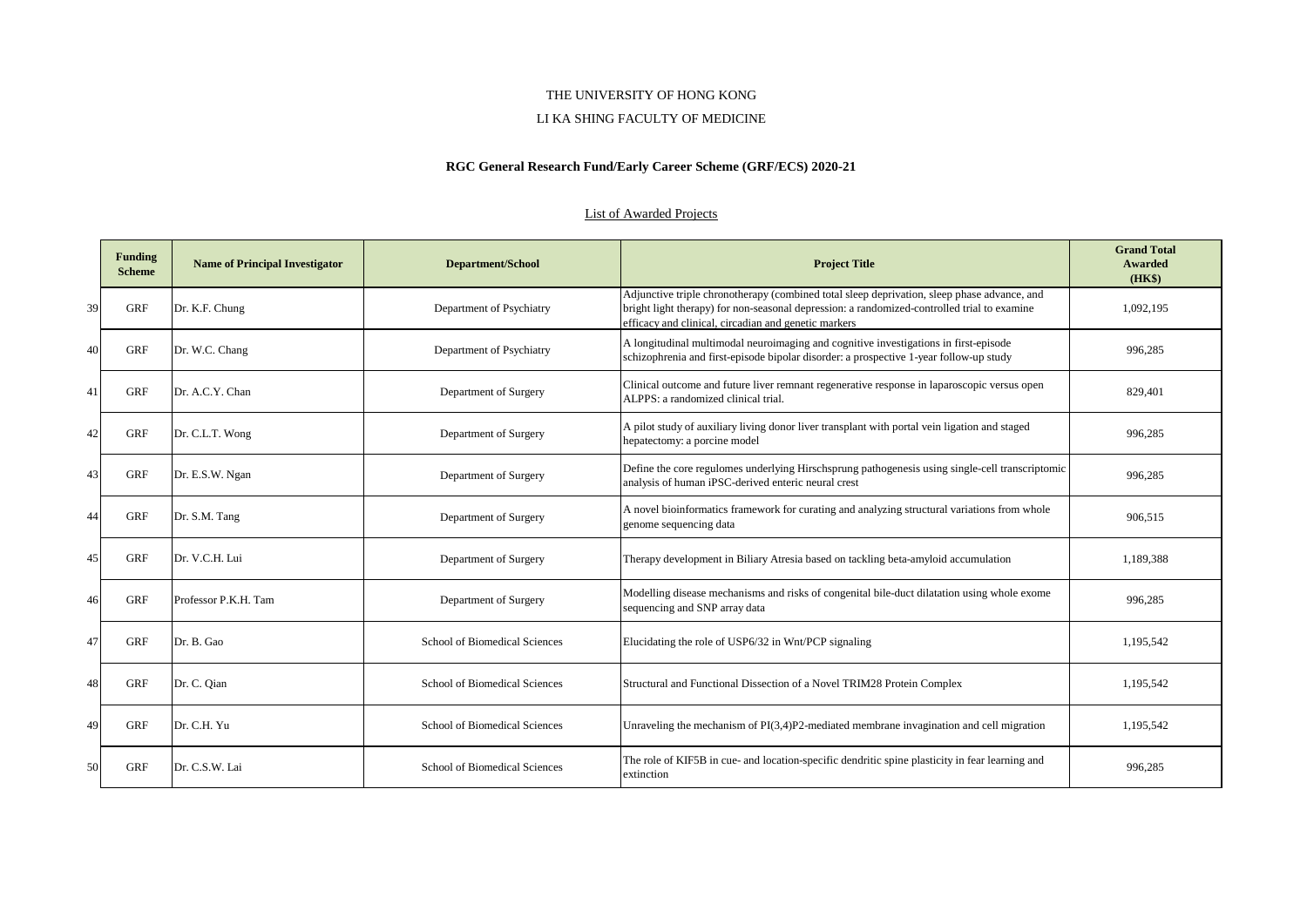#### LI KA SHING FACULTY OF MEDICINE

# **RGC General Research Fund/Early Career Scheme (GRF/ECS) 2020-21**

|    | <b>Funding</b><br><b>Scheme</b> | <b>Name of Principal Investigator</b> | <b>Department/School</b>      | <b>Project Title</b>                                                                                                                                                                        | <b>Grand Total</b><br>Awarded<br>(HK\$) |
|----|---------------------------------|---------------------------------------|-------------------------------|---------------------------------------------------------------------------------------------------------------------------------------------------------------------------------------------|-----------------------------------------|
| 51 | <b>ECS</b>                      | Dr. G.S.H. Ling                       | School of Biomedical Sciences | The effects of chronic type I interferon (IFN-I) signaling on CD8+T cell metabolism and<br>exhaustion                                                                                       | 986.520                                 |
| 52 | GRF                             | Dr. K.M. Yao                          | School of Biomedical Sciences | Investigating GPR161 as receptor of secreted PDZD2 in the negative regulation of Hedgehog<br>signaling during early development                                                             | 1,195,542                               |
| 53 | GRF                             | Dr. K.O. Lai                          | School of Biomedical Sciences | The role of the stress granule protein G3BP1 in regulating protein synthesis and dendritic spine<br>maturation in neuron                                                                    | 1,194,573                               |
| 54 | GRF                             | Dr. L.W.T. Lim                        | School of Biomedical Sciences | Investigating the neurogenesis-dependent and independent mechanisms of antidepressant-like<br>effects by non-invasive transcorneal electrical stimulation in an animal model of depression. | 1,194,744                               |
| 55 | GRF                             | Dr. M.C.H. Cheung                     | School of Biomedical Sciences | A nuclear form of RhoGAP Deleted in Liver Cancer 1 (DLC1) regulates neural crest<br>specification in a RhoGAP-independent manner                                                            | 996,285                                 |
| 56 | <b>GRF</b>                      | Dr. R. Jauch                          | School of Biomedical Sciences | The molecular basis for the pleiotropic functions of SOX17 in early human development                                                                                                       | 1,195,123                               |
| 57 | <b>ECS</b>                      | Dr. S.C. Ti                           | School of Biomedical Sciences | Dissecting the effects of platelet disease-related $\alpha$ 4A/ $\beta$ 1-tubulin mutations on microtubule<br>properties                                                                    | 986.520                                 |
| 58 | <b>GRF</b>                      | Dr. S.K.Y. Ma                         | School of Biomedical Sciences | AGPAT4: a novel metabolic driver of stemness in hepatocellular carcinoma?                                                                                                                   | 996,285                                 |
| 59 | GRF                             | Dr. S.L.A. Wong                       | School of Biomedical Sciences | Characterization of engineered guide RNA scaffolds for CRISPR-mediated genome editing                                                                                                       | 1,559,660                               |
| 60 | GRF                             | Dr. W.H.J. Wong                       | School of Biomedical Sciences | Using tumour mutational landscape to resolve the cellular origin of hepatocellular carcinoma at<br>single cell level                                                                        | 1,195,482                               |
| 61 | <b>GRF</b>                      | Professor G.S. Tsao                   | School of Biomedical Sciences | Epstein-Barr virus (EBV)-encoded microRNA alters glucose metabolism and drive drug<br>resistance in nasopharyngeal carcinoma cells.                                                         | 996,285                                 |
| 62 | <b>GRF</b>                      | Professor J.A. Tanner                 | School of Biomedical Sciences | Da Vinci-Inspired DNA nanostructures targeted with aptamers for cancer therapeutics                                                                                                         | 996,285                                 |
| 63 | <b>GRF</b>                      | Professor M.H. Sham                   | School of Biomedical Sciences | The roles of Irx3/Irx5 genes in cochlear non-sensory epithelium development and function                                                                                                    | 996.285                                 |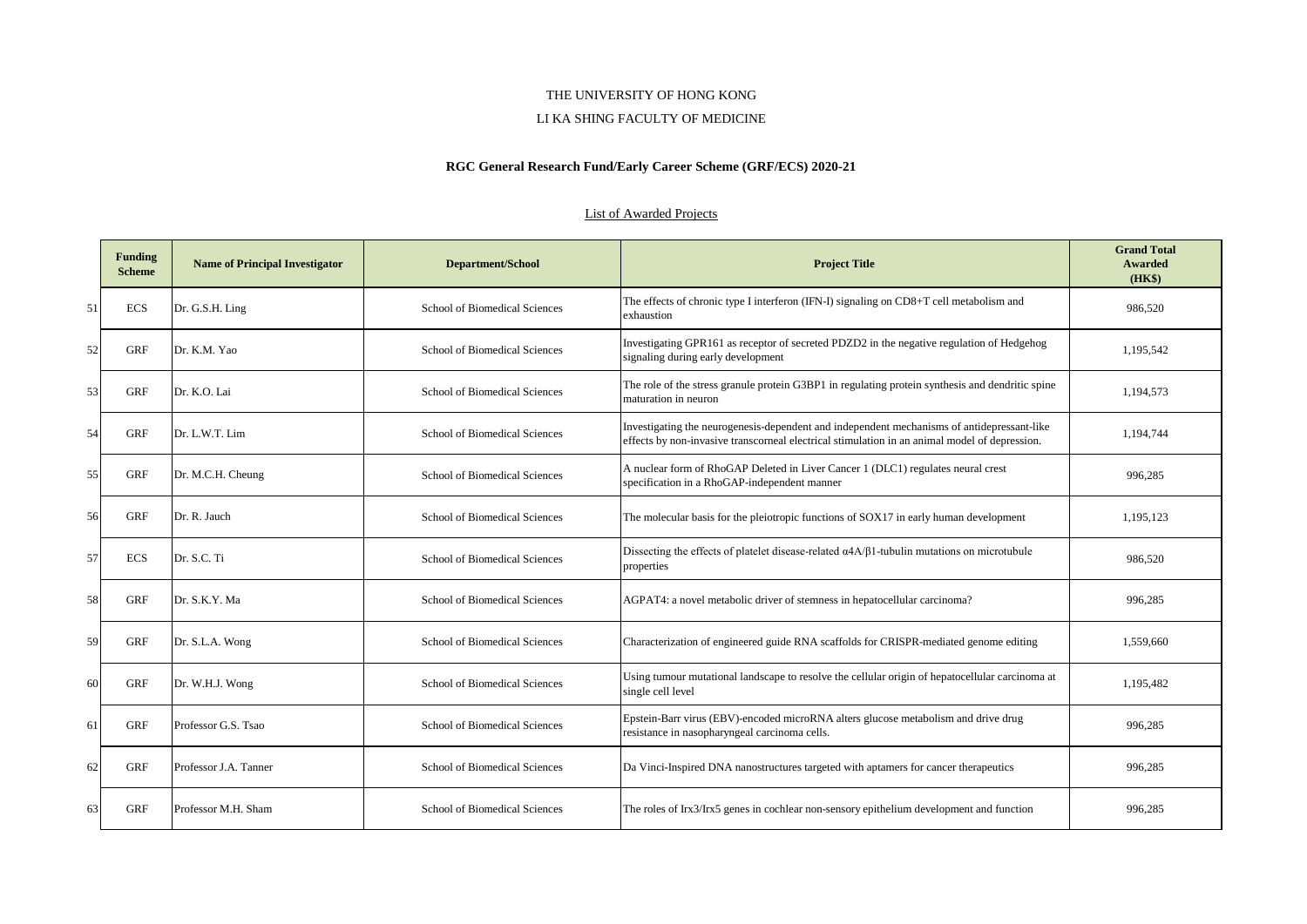#### LI KA SHING FACULTY OF MEDICINE

# **RGC General Research Fund/Early Career Scheme (GRF/ECS) 2020-21**

|    | <b>Funding</b><br><b>Scheme</b> | <b>Name of Principal Investigator</b> | <b>Department/School</b>      | <b>Project Title</b>                                                                                                                                                                                                                                  | <b>Grand Total</b><br>Awarded<br>(HK\$) |
|----|---------------------------------|---------------------------------------|-------------------------------|-------------------------------------------------------------------------------------------------------------------------------------------------------------------------------------------------------------------------------------------------------|-----------------------------------------|
| 64 | <b>GRF</b>                      | Professor M.S.Y. Huen                 | School of Biomedical Sciences | A Study of The DYRK1A-ARIP4 Complex in DNA Damage Response Control                                                                                                                                                                                    | 1.174.620                               |
| 65 | GRF                             | Professor Q. Hao                      | School of Biomedical Sciences | Structural and Functional Investigation on the BPTF Bromodomain as a Reader of Histone<br>Crotonylation                                                                                                                                               | 996,285                                 |
| 66 | <b>ECS</b>                      | Dr. X. Lin                            | School of Chinese Medicine    | Novel Therapeutic Strategy for Sjogren's Syndrome: Targeting Myeloid-Derived Suppressor<br>Cells                                                                                                                                                      | 986,520                                 |
| 67 | <b>GRF</b>                      | Professor J. Shen                     | School of Chinese Medicine    | Elucidating the roles of hypochlorous acid (HOCl) in mediating hemorrhage transformation (HT)<br>in ischemic stroke with delayed thrombolytic therapy and its application for therapeutic approach<br>with Acteoside                                  | 1,194,296                               |
| 68 | <b>GRF</b>                      | Dr. J.J.J. Lee                        | School of Nursing             | Ecological momentary intervention for stroke caregivers' psychological support: a randomised<br>controlled trial                                                                                                                                      | 734,456                                 |
| 69 | <b>ECS</b>                      | Dr. Y.W.K. Lok                        | School of Nursing             | Effectiveness of a home-based peer support program for Chinese mothers with low breastfeeding<br>self-efficacy to increase the exclusivity and duration of breastfeeding: a randomized controlled<br>trial.                                           | 1,000,000                               |
| 70 | GRF                             | Dr. Y.Y. Kwok                         | School of Nursing             | 'Mindfulness in stillness' or 'mindfulness in motion'? A randomized controlled trial on the<br>effects and acceptability of individual mindfulness techniques – meditation and yoga – on anxiety<br>and depression in people with Parkinson's disease | 979,252                                 |
| 71 | GRF                             | Dr. J. Quan                           | School of Public Health       | The health burden of social movements in Hong Kong: a mixed methods study                                                                                                                                                                             | 807,128                                 |
| 72 | GRF                             | Dr. K.L. Tsang                        | School of Public Health       | Estimating the infectiousness of asymptomatic influenza virus infections and the consequences<br>for public health control measures                                                                                                                   | 1,122,805                               |
| 73 | <b>ECS</b>                      | Dr. M.K. Kwok                         | School of Public Health       | Identifying potentially depressed older Chinese adults in the community using machine learning<br>versus conventional risk prediction with an easy-to-implement risk calculator                                                                       | 794,000                                 |
| 74 | <b>GRF</b>                      | Dr. P.M. Siu                          | School of Public Health       | Probing the optimal exercise frequency of high-intensity interval training (HIIT) for alleviating<br>metabolic syndrome in centrally obese adults: A comparative randomized controlled trial                                                          | 996,285                                 |
| 75 | GRF                             | Dr. Q. Liao                           | School of Public Health       | Can we prime sustainable food choice? A mix-methods study                                                                                                                                                                                             | 707,186                                 |
| 76 | GRF                             | Dr. S.M.K. Leung                      | School of Public Health       | Estimating the epidemic size of an ongoing super-spreading coronavirus cluster outbreak in real-<br>time                                                                                                                                              | 486.812                                 |